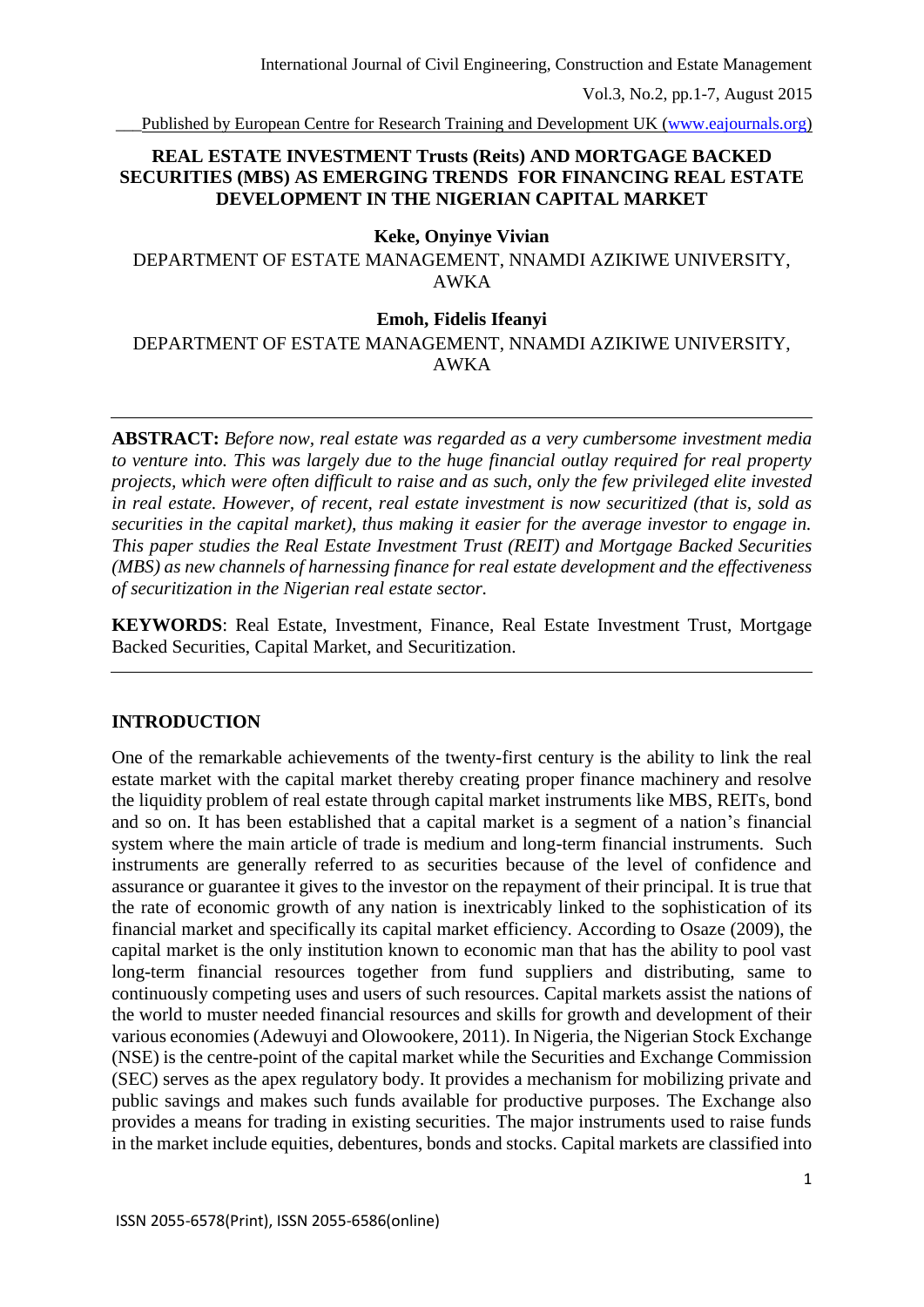#### \_\_\_Published by European Centre for Research Training and Development UK [\(www.eajournals.org\)](http://www.eajournals.org/)

two segments, namely primary and secondary. The primary market is a market for new issues of securities. The mode of offer for the securities traded in this market includes offer for subscriptions, rights issues, offer for sale, private placement etc. while the secondary market is a market for trading in existing securities. This consists of exchanges and over the counter deals where securities are bought and sold after their issuance in the primary market. The depth of the capital market has increased with the introduction of the Unit Trust Scheme for mobilizing the financial resources of small and big savers and managing such funds to achieve relatively high returns with minimum risks through efficient portfolio diversification. Efficiently managed unit fund schemes offer the advantages of low costs, liquidity and high returns. The promulgation of the Companies and Allied Matters Decree of 1990 provided the legal framework for the establishment of unit trusts. As a result, unit trusts such as the Real Estate Investment Trusts (REITs) and Mortgage Backed Securities (MBS) emerged as new securities for real estate investment in Nigeria. Subsequent sections of this research will take a critical look at this securities and their effectiveness in real estate development in the country.

## **REAL ESTATE INVESTMENT TRUST (REIT)**

This is a Corporation or Trust that uses the pooled capital of many investors to purchase and manage income property and/or mortgage loans. Relying on the definition by the US Securities and Exchange Commission 2010, REIT is a security that sells like a stock on the major exchanges and invests in real estate directly, either through properties or mortgages. In Nigeria, the Investments and Securities Act, 2007 describes the real estate investment companies or trust as a body corporate incorporated for the sole purpose of acquiring intermediate or long term interests in real estate or property development. They are empowered to raise money funds from the capital market through the issuance of securities having the following characteristics: an income certificate giving the investor a right to a share of the income of any property or property development; and an ordinary share in the body corporate giving the investor voting rights in the management of that body corporate. The Act provides that a trust may be constituted for the sole purpose of acquiring a property on a ''trust for sale" for the investors. The trust, in this context, is expected to have the following characteristics, the investors is empowered to acquire units in the trust through which they would be entitled to receive periodic distribution of income and participate in any capital appreciation of the property concerned; while they are also entitled to retain control over their investments by investing directly in a particular property rather than in a portfolio of investments. A real estate investment company or trust may be registered by the Securities and Exchange Commission, if it is a body incorporated under the Companies and Allied Matters Act; has a capital and reserve as prescribed by the Commission from time to time; carries on business as a collective investment scheme solely in properties; and complies with the requirement prescribed by the Commission through its rules and regulations made from time to time. There are three principal types of REITs. It may be equity REIT, mortgage REIT, or hybrid. By equity REIT, the REITs invest in and own properties and become responsible for the equity or value of their real estate assets with revenues derived principally from the rental incomes generated by the properties. On the other hand, mortgage REITs deal in investment and ownership of property mortgages and loan for mortgages to owners of real estate or purchase existing mortgages or mortgage-backed securities, and derive revenues primarily by earning on the mortgage loans; while hybrid REITs combine the investment strategies of equity REITs and mortgage REITs through investment in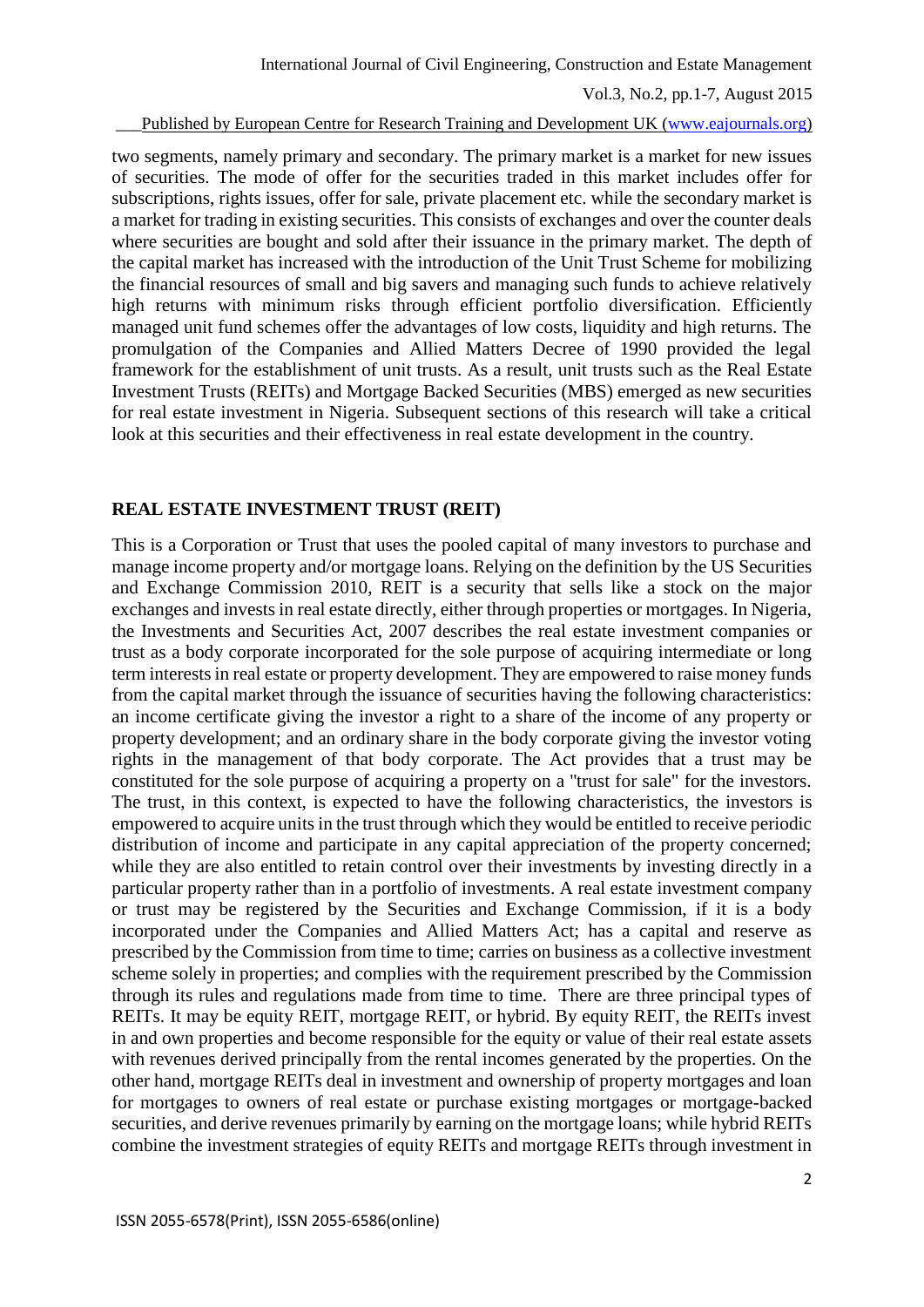## Published by European Centre for Research Training and Development UK [\(www.eajournals.org\)](http://www.eajournals.org/)

both properties and mortgages with individuals either by purchasing their shares directly on an open exchange or by investing in a mutual fund that specializes in public real estate. REITs are traded on The Nigerian Stock Exchange just like stocks. They are also granted special tax considerations. A number of studies (notably, Kolbe, *et al* 2008; Chandra, 2008; Kolbe and Greer, 2009) have focused on the importance of real estate investment trust (REIT) as a vehicle for real estate development finance. According to Kolbe *et al* (2008), Chandra (2008), Kolbe and Greer (2009), REIT has been identified as a vehicle for real estate finance, especially in developed nations. REITs operate like closed-end mutual funds and raise funds by issuing shares, bonds, commercial paper, and by borrowing from other financial institutions while also investing in real estate debt and equity. REIT offers several benefits over actually owning properties. First, they are highly liquid, unlike traditional real estate. Second, REIT enables sharing in non-residential properties as well, such as hotels, malls, and other commercial or industrial properties. Third, there's no minimum investment with REIT. REIT does not necessarily increase and decrease in value along with the broader market. However, they pay yields in the form of dividends no matter how the shares perform. REIT can be valued based upon fundamental measures, similar to the valuation of stocks, but different numbers tend to be important for REIT than for stocks. Other benefits include:

- REITs offer diversification and a level of stability, without sacrificing growth potential.
- REITs provide exposure to real estate real assets with tangible value and reliable income streams – in a highly liquid, marketable security.
- REITs are distinct in their combination of relatively steady income, capital gains potential, tax benefits and professional, active management.
- Typically, REITs provide more attractive yields than other income investments
- It provides a hedge against inflation.
- As a Trust, REITs are subject to more stringent regulations in areas such as leverage and financial reporting, providing investors with an added layer of security.
- REITs also offer capital gains potential as the portfolio grows and individual properties benefit from synergies and professional management.
- With the critical mass to diversify over a number of real estate properties, a REIT can expose its investors to the entire real estate market, reducing the risks that come with owning just one property in one location and/or sector.
- The metric used REITs referred to as the Funds From Operations (FFO). This measures the value of the properties owned by the REIT is based on income generated.

# **MORTGAGE - BACKED SECURITIES**

Mortgage-backed securities (MBS) can be described as securities that are based on mortgages which are conventional corporate debentures floated by corporate entities to raise funds. These securities are obtained from mortgaged assets and serve as debt obligations that represent claims to the cash flows from pools of mortgage loans, most commonly on residential property. Mortgage loans are purchased from banks, mortgage companies, and other originators and then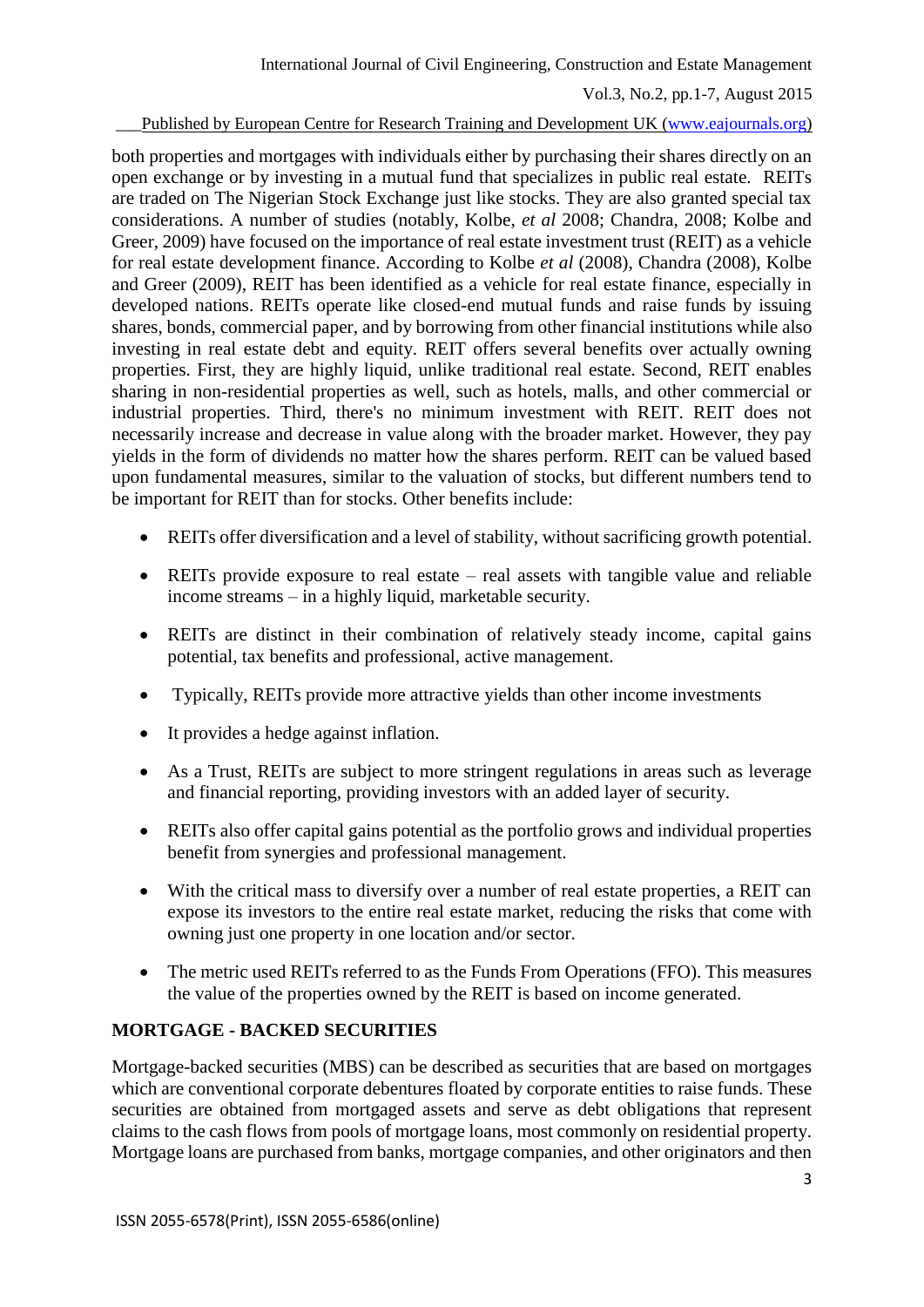#### Published by European Centre for Research Training and Development UK [\(www.eajournals.org\)](http://www.eajournals.org/)

assembled into pools by a governmental, quasi-governmental, or private entity. The entity then issues securities that represent claims on the principal and interest payments made by borrowers on the loans in the pool, a process known as securitization. Securitization is the process of converting real estate into tradable instrument with the underlying asset as security. It is the creation of tradable paper interests in real estate as alternative to direct ownership of the assets, and involves the collection of large number of illiquid loans or receivables into pools that are used to collateralize securities for eventual sales to the investors (Oni et al, 2012). According to Osaze (2009), Mortgage-Backed Securities (MBS) are created when mortgages are pooled together and undivided interest or participation in the pool is sold. The initiator of the MBS continues to service the original mortgages in the pool, collecting payments and sending across (passing-through) the principal and interest, less the servicing, guarantee and other fees to the security holders who share these cash flows on a pro-rata basis. Part of the outstanding principal is paid monthly according to the amortization schedule of the individual mortgages. However, the principal can be prepaid without cost wholly or partially at any time before the maturity date of the security. The usual initiators or originators of MBS are commercial banks, savings and loans companies, finance houses and primary mortgaged institutions. The principal and interest payments from the underlying mortgage loans provide the cash flow on the instrument to investors. Payment may be flexible-with allowance for prepayments or restrictedwithout allowance for prepayments and interest rates can also be fixed or variable. MBS is characterized by attractive yields, credit quality and pool of funds, tradable capital market instrument, and aids diversification of financing sources. (Walmsley, 2007; Adereti, 2007).

## **BENEFITS OF SECURITIZATION**

Securitization has been defined by Godwin (1995) as the trade-able paper interest in underlying assets like property as an alternative to direct ownership of the asset. Nubi (2000) in Emoh (2004) asserts that securitization entails the conversion of assets (illiquid assets i.e. bank loans) into readily trade-able financial assets, i.e. securities. The introduction of securitization to real estate finance has in no small measure boosted real estate development all over the world. In the United States for instance, MBS have become the main vehicles for securitizing all the different types of mortgage instruments which are available to home buyers. The federally guaranteed loans are guaranteed by the Government National Mortgage Association (GNMA) established in 1970. The mortgage pools deriving from the GNMA consist of Federal Housing Authority – insured loans and bear the full faith and credit of the US government. In other words, whether the mortgage payment is made or not, the security holder is guaranteed full and timely payment of principal and interest. The second major issuer of MBS is the Federal National Mortgage Association (FNMA) which was established in 1981 as a quasi-private corporation without government subsidy or subventions. Apart from holding loans which were purchased from the originations in its portfolio, it also securitises and sells mortgages. It pools mortgages from its purchases and issues MBS to initiators in exchange for pooled mortgages. Both the GNMA and FNMA guarantee the timely payment of principal and interest on all the securities that they issue. With GNMA and FNMA, the US government has succeeded in expanding the volume of funds available for housing and urban development in America. This has resulted from its very active involvement and participation in the secondary market for mortgages.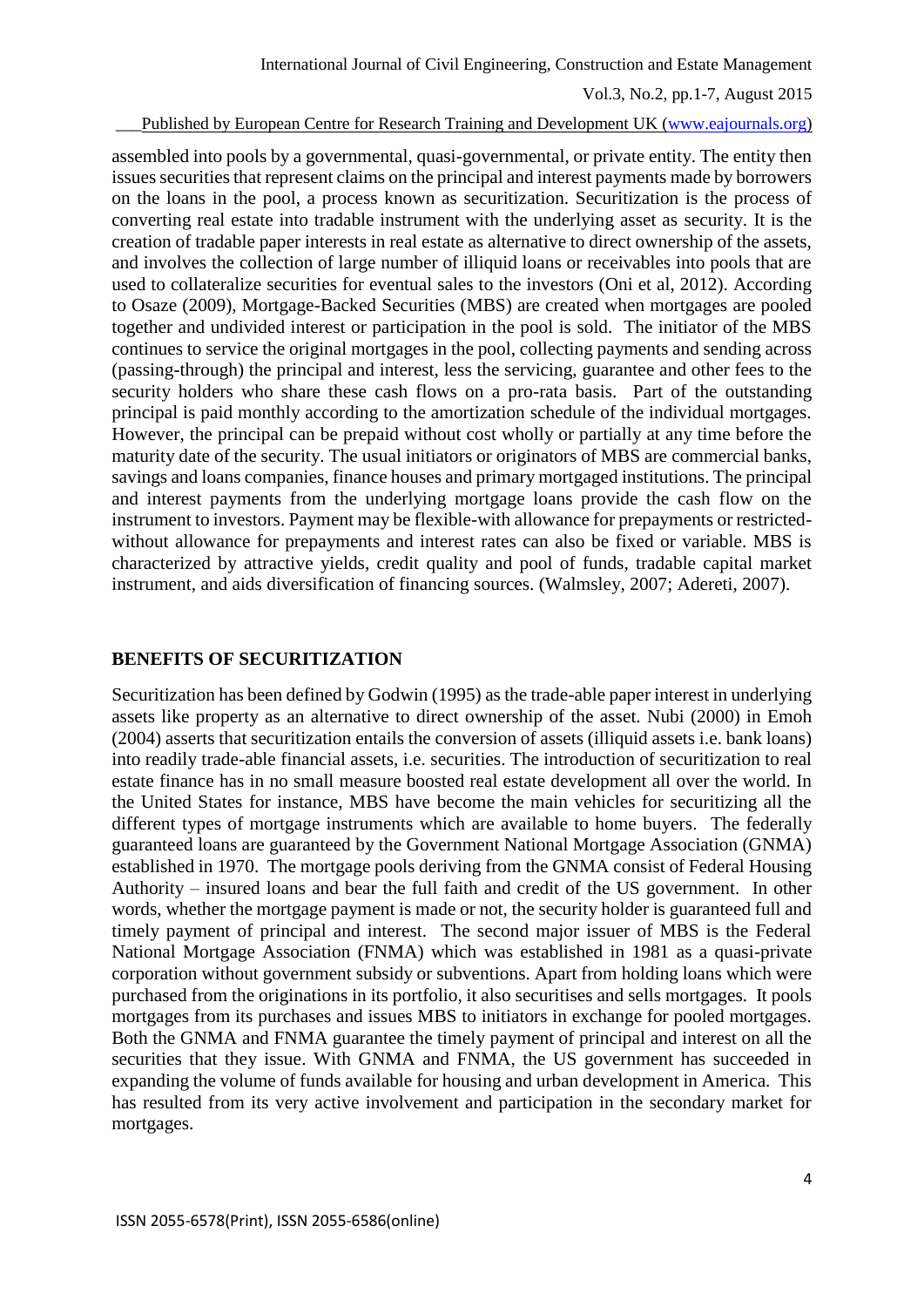Published by European Centre for Research Training and Development UK [\(www.eajournals.org\)](http://www.eajournals.org/)

However, although REIT and MBS have found useful applications in developed countries, it is yet to gain wide acceptance in Nigeria according to Nubi (2002) for the following reasons:

- $\triangleright$  Absence of favourable tax regime
- $\triangleright$  Administrative bottleneck
- $\triangleright$  Inadequate or absence of legal infrastructure
- $\triangleright$  Vaguely defined operating strategy for succeeding in competitive market
- $\triangleright$  High cost of land transfer

Research observations show that most property investors and financiers prefer commercial property investments compared to other forms of property investments while developers on the other hand prefer to invest in REITs and MBS. This is evident in that developers who utilize securitization in financing real estate will have more funds made available outside the traditional channels; enjoy lower interest rate charges, long term finance and spread of housing development round the nation. Other benefits of MBS introduction are delivery of affordable housing, wealth creation for investors; expansion of the capital market with a multiplier effect of reinvigorating economic growth and stability; and will reduce employment problem by creating more in the more in the set of the set of the set of the set of the set of the set of the set of the set of the set of the set of the set of the set of the set of the set of the set of the set of the set of the se Given these benefits, there is hence the need to encourage this investment medium to meet lowcost housing finance as a significant proportion of the population cannot afford high profile properties. REITs have been in place in Nigeria since January 2007 and were introduced as a tax efficient vehicle which allows property investment companies to offer shares to the public. In 2005, the Nigerian Government announced plans to improve the efficiency of both commercial and residential property investment markets. Adetunmbi (2006) suggests that the use of REIT in Nigeria will transform the mortgage business and real estate development, will facilitate long term instrument vehicle for real estate equities and deepen the capital market,

provide access to good and affordable housing and provide long term stable income for investors. However there are only about two REIT companies operational in Nigeria.

# **CONCLUSION**

Given the limited pool of funds available for housing finance and urban development in Nigeria, can MBS and REITS as financing vehicles come to the rescue? What role can the government, housing finance associations and professional real estate associations play in expanding the pool of loan able funds for housing development in Nigeria? Mortgage-backed securities and Real Estate Investment Trusts as alternative housing finance options have proved to be very effective vehicles for expanding housing funding in other countries, especially in the US. They can and will work here in Nigeria. It would appear that too many Nigerians believe in acquiring property rather than creating assets. A property is not as useful as an asset in the sense that the latter is securitize-able and expandable while the former is not. What needs to be done is to change the attitude of Nigerians to the value of assets through securitization. To benefit fully from investing in MBS, estate developers should have strong corporate governance, reasonable share capital base, effective internal control mechanism, audited financial statements, tax clearance certificate and good track record. Also, the Federal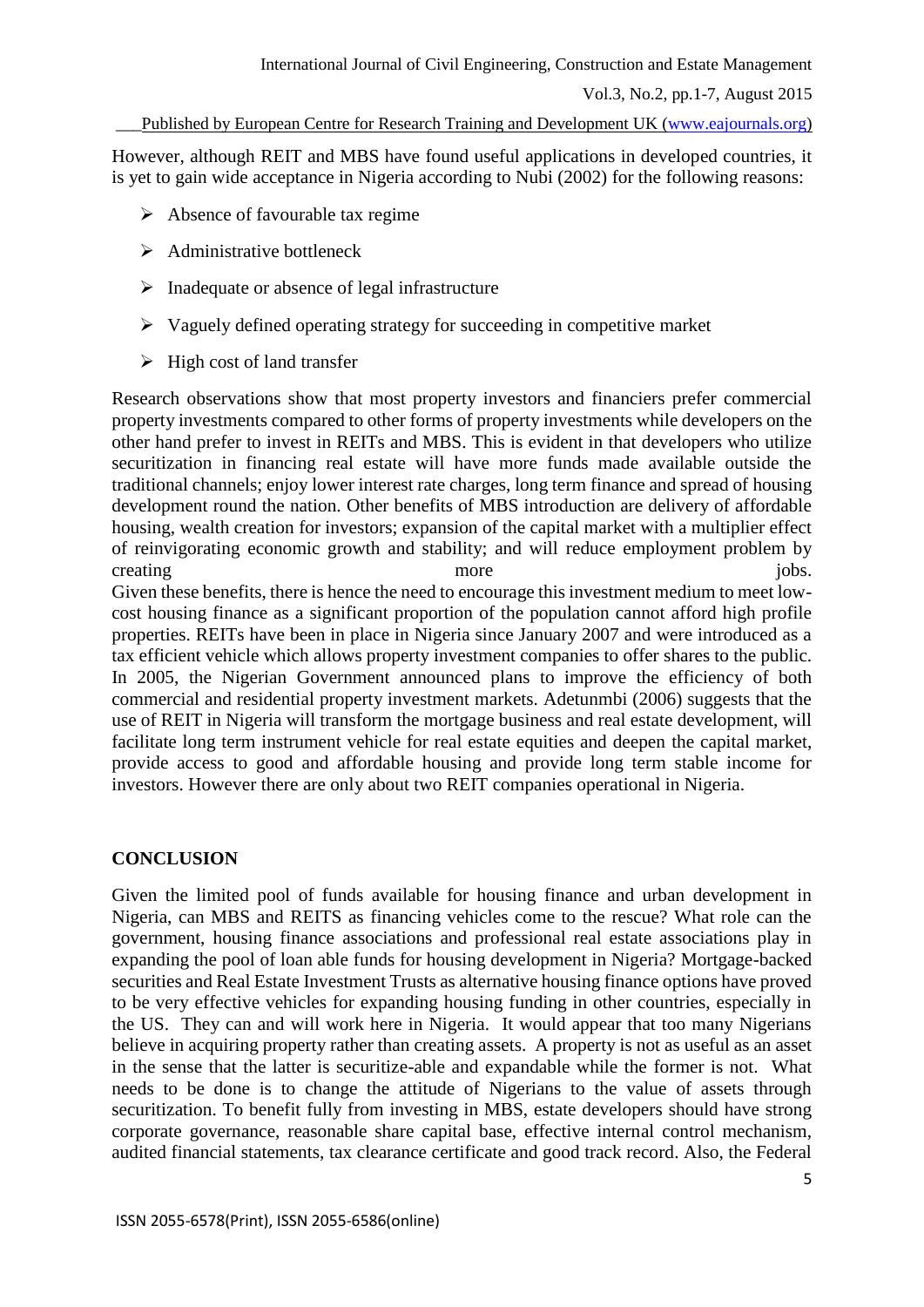\_\_\_Published by European Centre for Research Training and Development UK [\(www.eajournals.org\)](http://www.eajournals.org/)

Mortgage Bank of Nigeria (FMBN) can begin to actualize its new mandate of linking the housing sector to the capital market by taking the next step in creating government-backed or in its case, government agency-sponsored GNMA mortgage-backed securities. It can also facilitate the efforts of the Real Estate Development of Nigeria or similar, private sector organizations in originating FNMA-type mortgage-backed securities. All these are easily registrable with the regulatory authorities, including SEC if well organized and promoted (Osaze, 2009). The Nigerian Institution of Estate Surveyors and Valuers also has a great role to play in birthing the investment vehicle by sponsoring a bill in the National Assembly for requisite legal framework to be provided for its implementation in Nigeria. The role also includes organizing enlightenment programmes through Mandatory Continuous Professional Development (MCPD) workshops to educate the real estate practitioners and the populace. This will remove the Federal and State Governments from direct provision of finance for real estate while serving as alternative to the Housing Policy that has not effectively met real estate investment expectations in Nigeria. The REITs will encourage the private sector to be encouraged through credit facilities as the sector holds the ace to turn the financing of the real estate sector of the economy alive (Oni et al, 2012). For REITs and MBS to be viable instruments of housing finance, the Nigerian Capital market ought to create an enabling environment for: securitization of real estate assets, increase in number quoted property companies and release of in-depth information to stakeholders in the property industry. There is also need for a proper legislative framework on foreclosure, securitization and conduct of due diligence.

# **REFERENCES**

- Adereti, (2007). *Financing Real estate investment through the capital market.* (Unpublished B.Sc project). University of Lagos, Lagos, Nigeria
- Adetunmbi (2006). Real estate investment trust- Nigerian structure in view. Retrieved on 14<sup>th</sup> June, 2014 from www.valueinvestingng.com.
- Central Bank of Nigeria (2003) Annual report and statement of accounts. Retrieved from www.cbn.gov.ng.
- Chandra, P. (2008). *Investment analysis and portfolio management*. (3<sup>rd</sup>. ed.). New Delhi: Tata McGraw-Hill. ISBN 13: 978-0-07-024907-3 .
- Emoh, F.I. (2004). Real property investment and management. Awka: Christon International Co. Ltd. ISBN 978-30999-8-5.
- Kolbe, P. T.; Greer, G. E.; and H. G. Rudner III (2008). *Real estate finance*. (2<sup>nd</sup>. Ed.). Chicago, IL: Dearborn Real Estate Education. ISBN-13: 978- 1-4277-6760-8
- Kolbe, P. T. and G. E. Greer (2009). *Investment analysis for real estate decisions.* (7th Ed.). Chicago, IL: Dearborn Real Estate Education. ISBN-13: 978-1-4277-8314-1
- Nubi, T.O. (2000). Housing finance in Nigeria: Need for re-engineering. Retrievedfromvaluefronteira.com/vf/images/.../housing%20finance%20in%20nige ria.pdf.
- Oni A.O, Emoh, F.I., Ijagun, K.C. (2012). The impact of money market indicators on real estate finance in Nigeria. Sri Lankan Journal of Real Estate. ISN:1800-3524. http\\www.journals.sjp.ac.lk